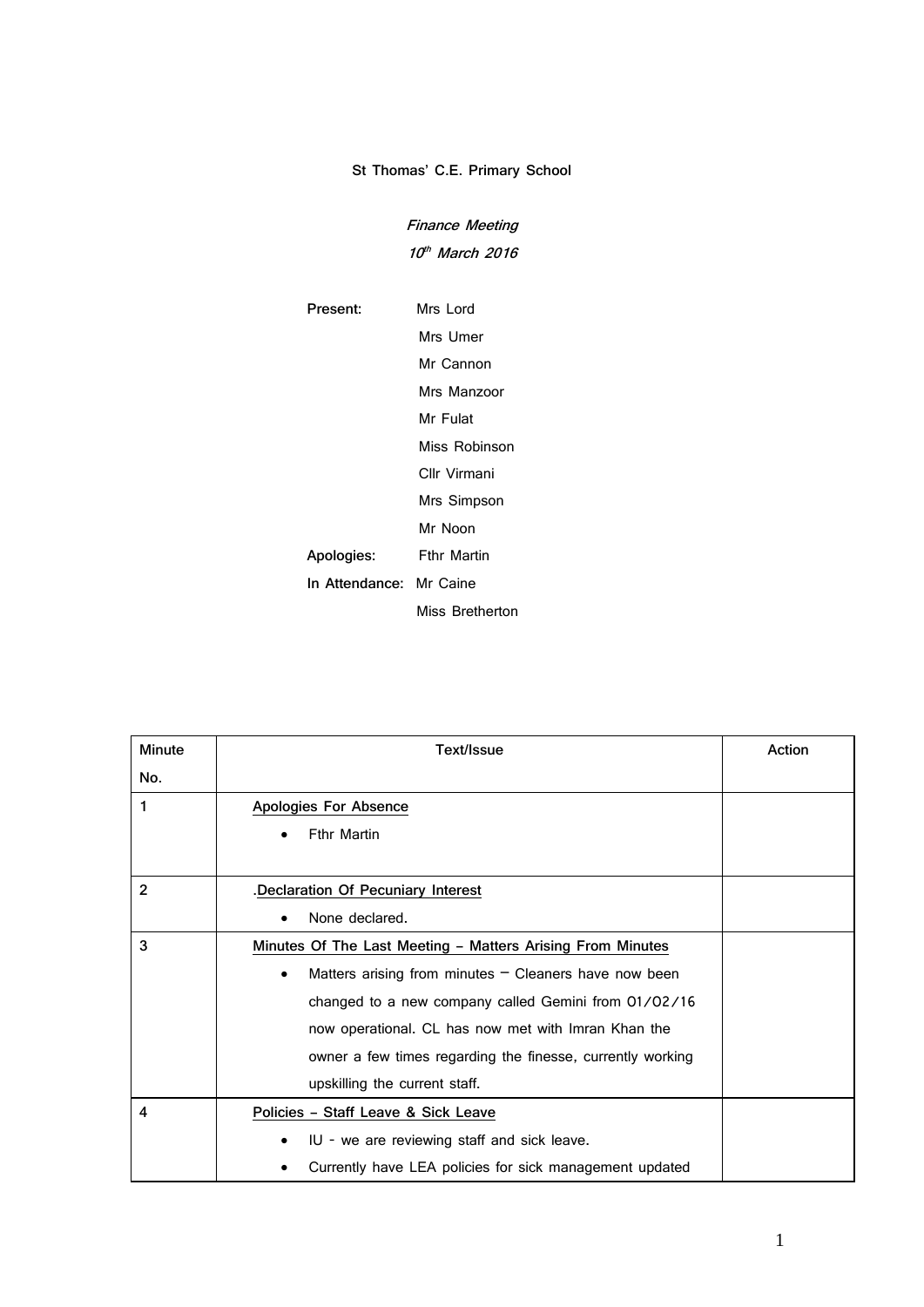| two years ago now.                                                   |            |
|----------------------------------------------------------------------|------------|
| CL would ask the committee to read through and approve               |            |
| the policy approved by the LEA and the Unions. CL gave               |            |
| copies out for the committee to read.                                |            |
| LEA policies for special leave for teachers and separate one         |            |
| for support staff.                                                   |            |
| For quite some time the school has had its own leave policy          |            |
| for support staff. The Governing Body at the time gave ten           |            |
| days to support staff.                                               |            |
| One significant difference between the policies is teachers          |            |
| can have up to ten days leave for certain circumstances              |            |
| illness of a child, spouse or parent (dependents) etc. The           |            |
| school has allowed that for support staff as well, however the       |            |
| new policy allows five days for support staff which is to do         |            |
| with employee terms and conditions of their service.                 |            |
| CL is suggesting we adopt the LEA policies for special<br>٠          |            |
| leave. AR - Do we still get reimbursements for maternity             |            |
| leave? CL $-$ The council keep a proportion of funds back to         |            |
| refund maternity leave reimbursements.                               |            |
| If an employee requests special leave say two days for<br>٠          |            |
| holiday this is were the discretion is. Challenges are the           |            |
| extra days. It doesn't allow for families if additional time is      |            |
| required you can request unpaid leave to qualify for paid            |            |
| special leave. IU - please could you clarify which family            |            |
| members as it is not clear. CL went through the list of what         |            |
| qualifies.                                                           |            |
| IU - In terms of the implications we are all human beings.           |            |
| CL - Often asked if people can go to funerals of a next door         |            |
| neighbour for example.                                               |            |
| IU - understands the balance and feels we should be able to          |            |
| have some directives. Everybody to have closer read.                 |            |
| IU - Are all staff aware of the policy as part of the induction<br>٠ |            |
| process? CL -The special leave policy is in the staff                |            |
| handbook. JV and IU requested it to go on the school                 |            |
| website.                                                             |            |
| CL - With the staff sickness policy when the trigger points          |            |
| are hit then an employee will receive it. IU - staff should be       | <b>ALL</b> |
| made aware of it before.                                             |            |
|                                                                      |            |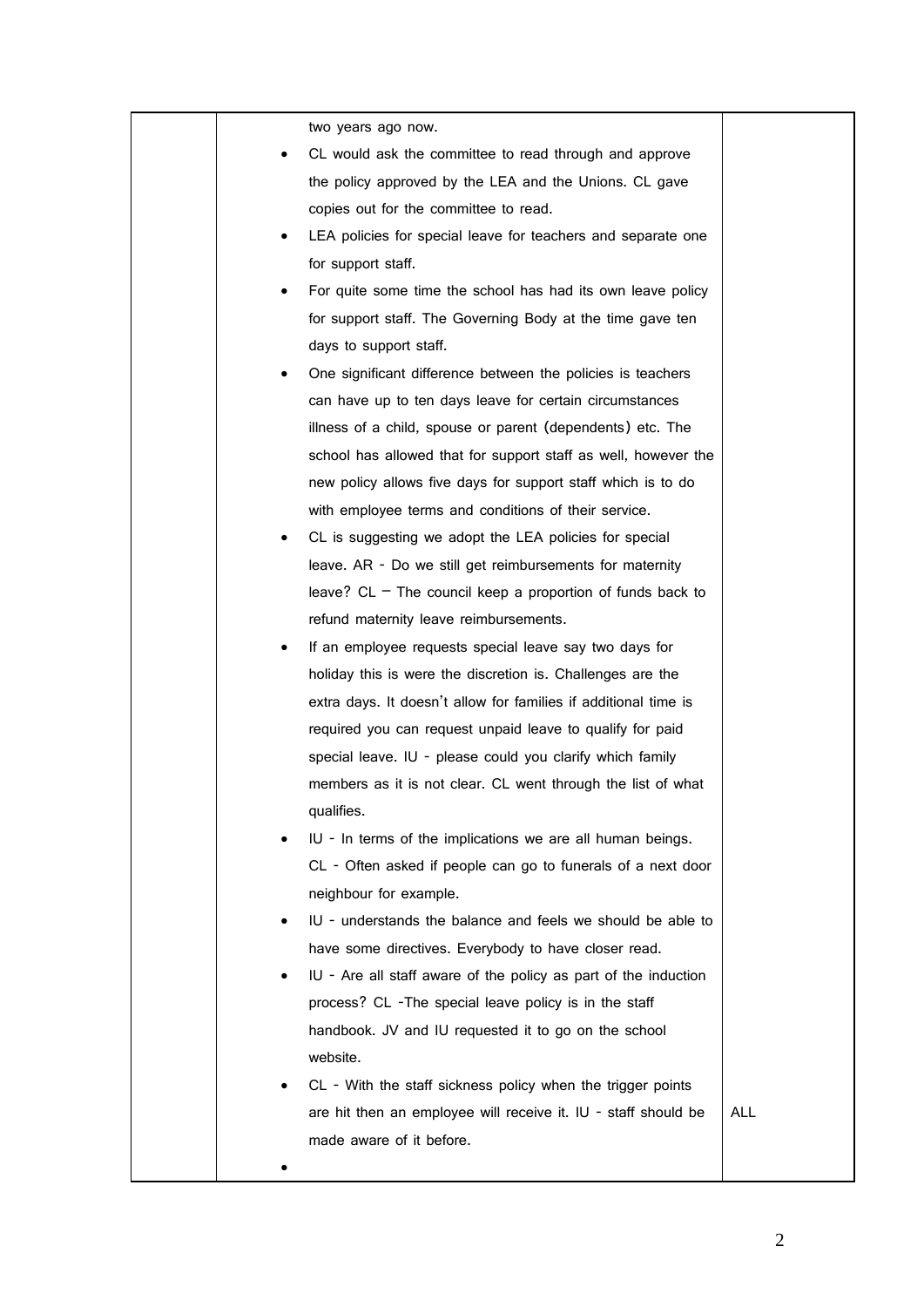| 5 | Ofsted                                                          |            |
|---|-----------------------------------------------------------------|------------|
|   | Ofsted will pick up and question the budget and                 |            |
|   | financial planning on their next visit to school.               |            |
|   | Attainment staff development how our budgets are                | <b>ALL</b> |
|   | set on the agenda will also be scrutinized.                     |            |
| 6 | Financial Advisor's Review - Andy Caine                         |            |
|   | Report shown to the committee showing the schools               |            |
|   | financial situation up to and including Dec 2015 nine months    |            |
|   | actuals and three months estimate.                              |            |
|   | Pupil premium presenting evidence to Ofsted of how the          |            |
|   | school has used the funds. Proportion on TA's for pupils with   |            |
|   | high needs and teachers.                                        |            |
|   | FSM application forms are going out to parents to encourage     |            |
|   | families to take up FSM. KS1 parents need to apply for FSM      |            |
|   | our category in raise is very low. PE grant how we have         |            |
|   | spent that money? CL - It is on the website.                    |            |
|   | Catering income £2000.00 down.                                  |            |
|   | Looked at grants £2.2 million.                                  |            |
|   | £197,000.00 brought forward as reserve 12% of our budget        |            |
|   | is 196,000.00.                                                  |            |
|   | In terms of staff all staff changes built in.<br>٠              |            |
|   | Overspend in TLA's due to in year shifts.                       |            |
|   | Admin staff overspent due to sickness. IU $-$ But you were<br>٠ |            |
|   | aware of this absence when setting the budget.                  |            |
|   | AC - Overall the budget is right but due to how the council     |            |
|   | have coded the staffing some cost centres are over spent.       |            |
|   | A lot of movement for welfare. Overtime payments                |            |
|   | Overspend on supply. Overspend on cover.                        |            |
|   | One member of teaching staff has currently been of sick for     |            |
|   | five months so this will also impact on the budget.             |            |
|   | Pension deficit, government plan to make sure there is          |            |
|   | enough money for non teaching staff. Need to allocate           |            |
|   | proportion of budget every year. Has it impacted on the         |            |
|   | other finances? Slightly yes.                                   |            |
|   | Saving on water because water bill will not be produced until   |            |
|   | late in the financial year. Some SLA's not paid yet.            |            |
|   | The committee discussed the possibility of outsourcing Dean     |            |
|   | Sillet. CL to speak DS to see how he feels.                     |            |
|   | RTC any income? Next financial year CL would like the RTC       |            |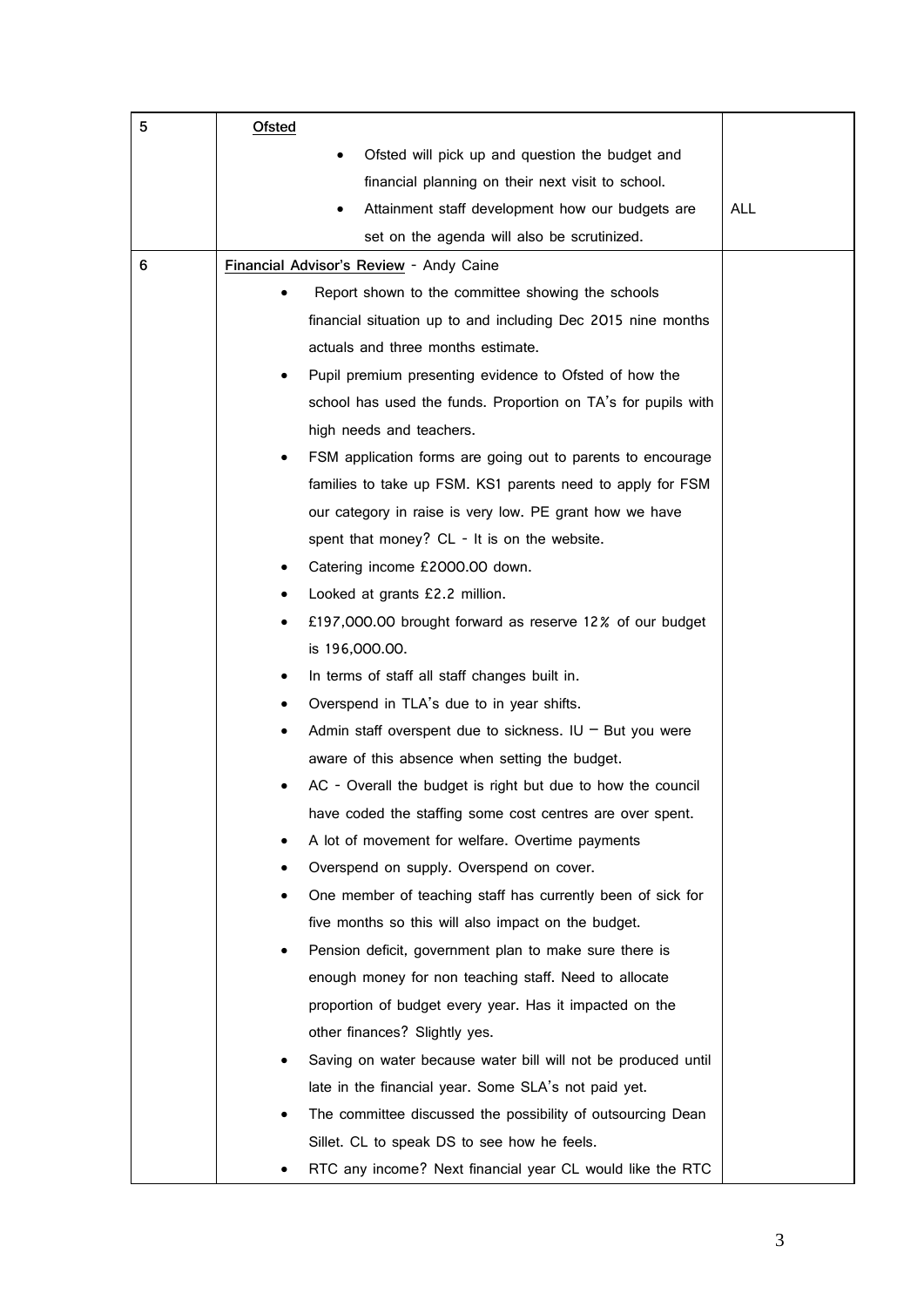|   | to generate £10,000 minimum. Meetings next week about                  |     |  |
|---|------------------------------------------------------------------------|-----|--|
|   | were we are going forward with RTC. DS $-$ Quite hard to               |     |  |
|   | generate money and gave the Teaching School as an                      | CL. |  |
|   | example, they generated £3000.00 in twelve months.                     |     |  |
|   | Providing a service for the school. RTC is about free courses          |     |  |
|   | Yusra's time Dean's time building costs. IU - Is there going           |     |  |
|   | to be enough money to fund the RTC. CL $-$ It is about us              |     |  |
|   | promoting apple in schools. What we were trying to do is               |     |  |
|   | piggy back that and make money as well, shouldn't cost us.             |     |  |
|   | Catering, AC deliberately set a high budget to buy food.               |     |  |
|   | How will cuts impact on us it depends on how they change               |     |  |
|   | the deprivation band. Some schools will 'win' some schools             |     |  |
|   | will 'loose'.                                                          |     |  |
|   | AC - The key thing is we need to set a budget not touching             |     |  |
|   | any reserves. The Mini bus will impact making a saving on              |     |  |
|   | travel. Pupil premium will stay at same rate UFSM and PE               |     |  |
|   | grant will continue. How national formula will impact.                 |     |  |
|   | Managing reserves. CL - Traditional services we are now                |     |  |
|   | charged for by BWDBC. So there is going to be increasing               |     |  |
|   | things that we will be charged for.                                    |     |  |
| 7 | Long Term Financial Plan                                               |     |  |
|   | Long term plan based on a reserve of £110,000.00. Figures              |     |  |
|   | produced at start of last term. Early years will go to offering thirty |     |  |
|   | hours per week from 2017/18. The school is already over                |     |  |
|   | subscribed for nursery. Two sessions currently being offered one       |     |  |
|   | session could only be offered with the new scheme. Intake will         |     |  |
|   | not match reception class. CL - What we will have to decide is         |     |  |
|   | do we want to offer fifteen thirty hour places and the rest are half   |     |  |
|   | and half places.                                                       |     |  |
|   | Benchmarking $-$ The committee were given the report in order so       |     |  |
|   | they can assess how the school is performing in comparison with        |     |  |
|   | similar schools nationally and locally. Low spend on clerical and      |     |  |
|   | admin staff, premises and catering staff. Below average with           |     |  |
|   | utilities and rates. Staff development spend below average CL          |     |  |
|   | said this is due to 'in house' training. Teacher to pupil ratio was    |     |  |
|   | showing above average as well as high teachingh salary costs.          |     |  |
|   | CL said that the teaching costs was due to the number of               |     |  |
|   | teachers on the Upper Pay Scale. AC - The graphs are not               |     |  |
|   | much of an issue.                                                      |     |  |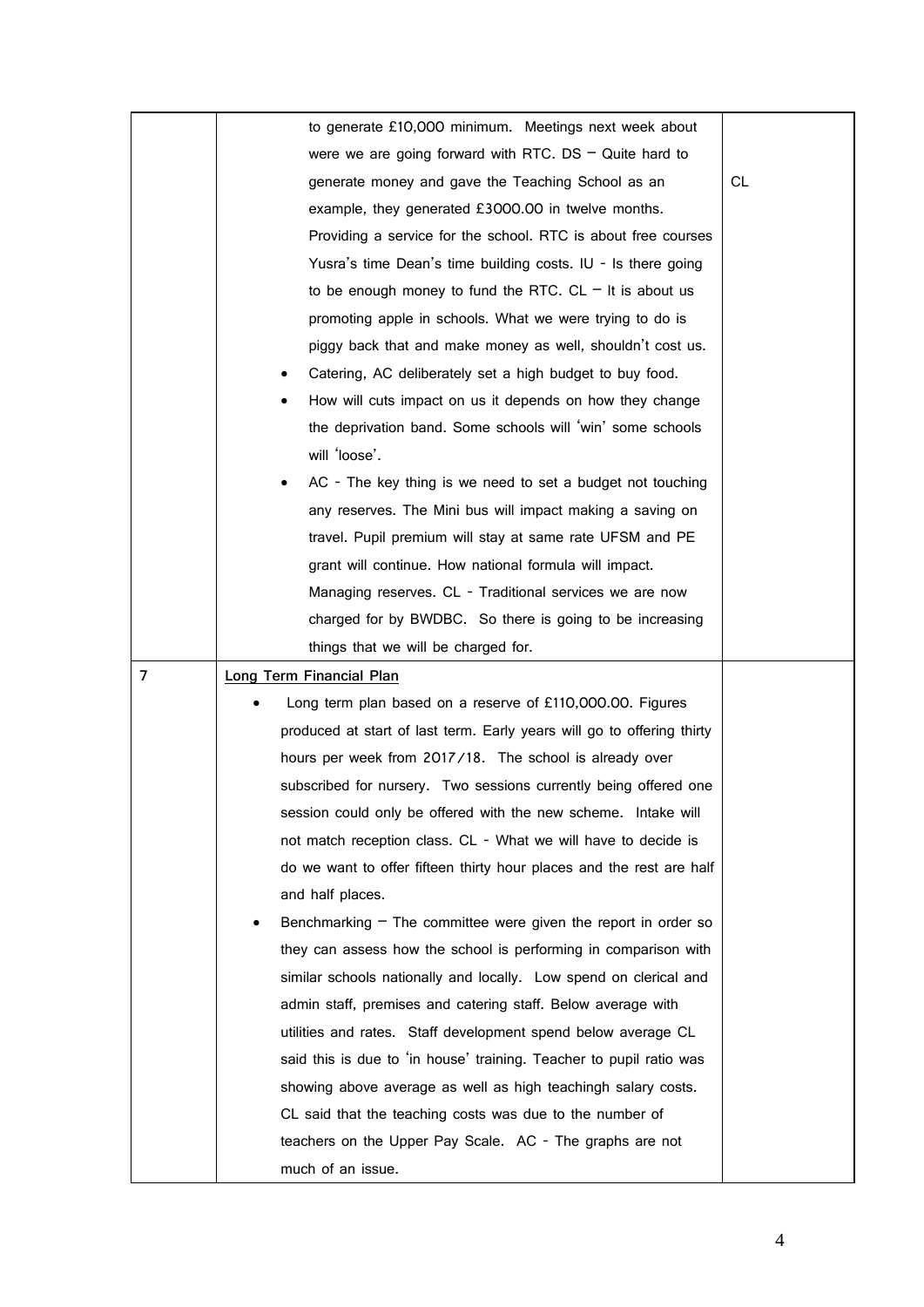| 8  | <b>Budget Setting</b><br>AC to meet with CL next Thursday (17/03/16) to go through<br>the budget.<br>A number of teaching staff on temporary contracts and a number<br>of TAs on temporary contracts.<br>Two Year 6 staff TLA's could be made redundant.<br>Three expensive TA's who we technically no longer need as the<br>children will be leaving. IU - Are we getting no SEN children in<br>the next intake? CL - Panel in April / May if they are successful<br>we can redistribute the hour age we still have to find first<br>£6000.00. Difficult decisions to be made based on the funding.                                                                                                                                                                                     | <b>ALL</b> |
|----|------------------------------------------------------------------------------------------------------------------------------------------------------------------------------------------------------------------------------------------------------------------------------------------------------------------------------------------------------------------------------------------------------------------------------------------------------------------------------------------------------------------------------------------------------------------------------------------------------------------------------------------------------------------------------------------------------------------------------------------------------------------------------------------|------------|
| 9  | The committee will meet for the budget setting meeting on<br><b>SLA Review Of Services</b>                                                                                                                                                                                                                                                                                                                                                                                                                                                                                                                                                                                                                                                                                               |            |
| 10 | Three companies are currently being asked to produce<br>quotes for the building services contract.<br>CL looked through SLA's on screen with the committee.<br>IU - RB has been going on training.<br><b>SFVS</b><br>SFVS has been signed of by the committee.                                                                                                                                                                                                                                                                                                                                                                                                                                                                                                                           | <b>ALL</b> |
| 11 | A.O.B.<br>CL - Currently the dinner money is £2.00 per day.<br>Breakfast Club currently 60 p a day. The charge for<br>breakfast club barely covers the costs of staffing and the<br>food. It was agreed to bring it to the budget setting<br>meeting food. The committee to discuss at budget<br>setting meeting.<br>$IU$ – In regards to the purchasing of KQF halal meat is<br>this the only place we purchase our halal meat from?<br>$CL - yes$ . IU also informed the committee that Hopwells<br>also supply Halal meat and they are HMC certified.<br>$AR - With$ the new SENCO coming in how will the<br>transition be? KB will be coming tomorrow to spend time<br>with CRS and then when CRS has retired she will work<br>with KB in order to help her in the transition stage. |            |